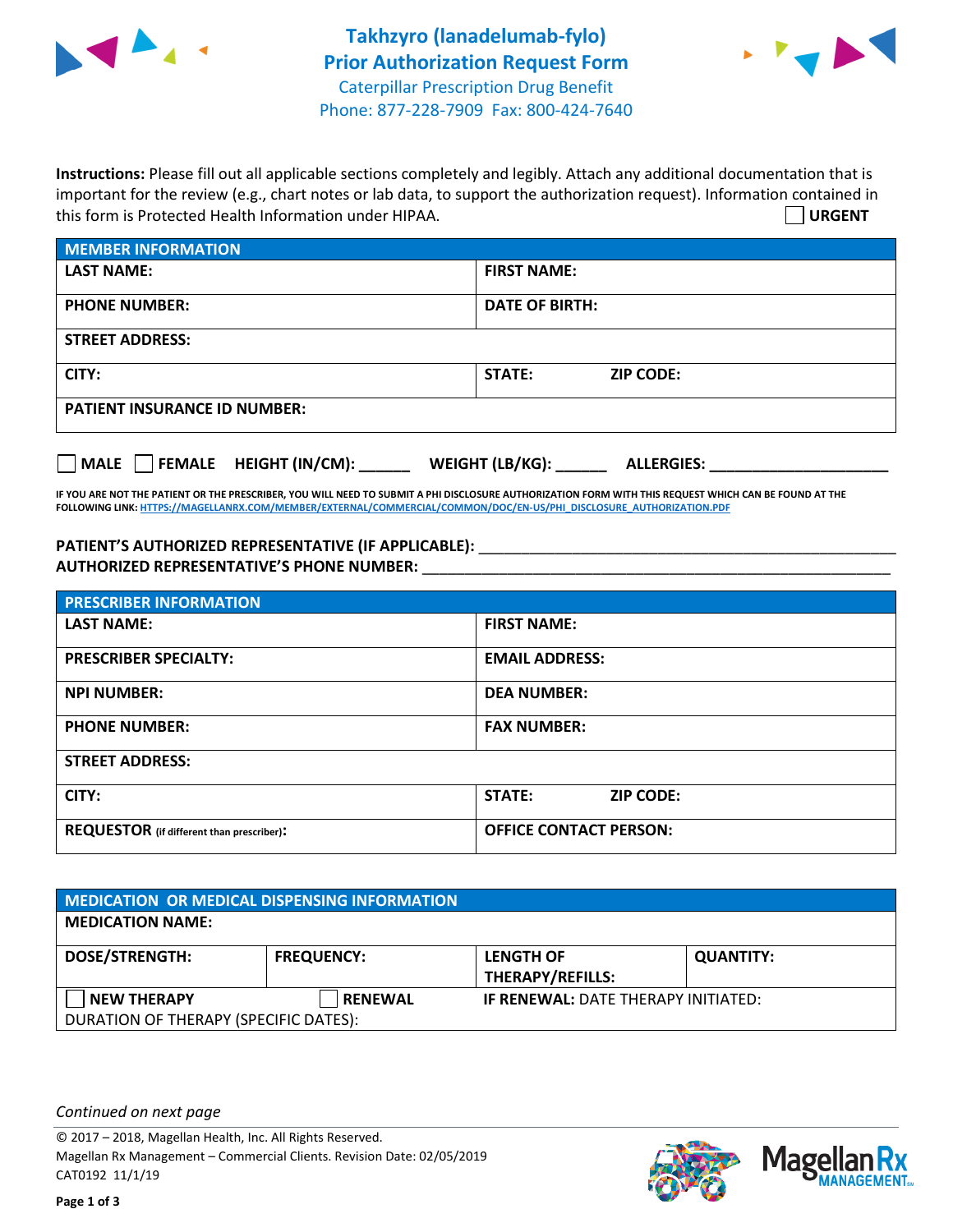



| MEMBER'S LAST NAME: NAME:                                                                                                                                 | <b>MEMBER'S FIRST NAME:</b>                                                                     |                                                       |  |  |
|-----------------------------------------------------------------------------------------------------------------------------------------------------------|-------------------------------------------------------------------------------------------------|-------------------------------------------------------|--|--|
|                                                                                                                                                           | 1. HAS THE PATIENT TRIED ANY OTHER MEDICATIONS FOR THIS CONDITION?                              | NO<br>YES (if yes, complete below)                    |  |  |
| <b>MEDICATION/THERAPY (SPECIFY</b><br>DRUG NAME AND DOSAGE):                                                                                              | <b>DURATION OF THERAPY (SPECIFY</b><br>DATES):                                                  | <b>RESPONSE/REASON FOR</b><br><b>FAILURE/ALLERGY:</b> |  |  |
| <b>2. LIST DIAGNOSES:</b>                                                                                                                                 |                                                                                                 | <b>ICD-10:</b>                                        |  |  |
| □ Hereditary Angioedema(HAE)<br>□ Other diagnosis: ___________________ICD-10 Code(s): _________________________                                           |                                                                                                 |                                                       |  |  |
|                                                                                                                                                           | 3. REQUIRED CLINICAL INFORMATION: PLEASE PROVIDE ALL RELEVANT CLINICAL INFORMATION TO SUPPORT A |                                                       |  |  |
| PRIOR AUTHORIZATION.<br><b>Clinical Information:</b>                                                                                                      |                                                                                                 |                                                       |  |  |
| Is the prescriber an allergist or immunologist? $\Box$ Yes $\Box$ No                                                                                      |                                                                                                 |                                                       |  |  |
| Does patient have a functional C1-inhibitor level equal to or less than 40% of normal? $\Box$ Yes $\Box$ No<br>Please submit lab report.                  |                                                                                                 |                                                       |  |  |
| Does patient have a functional C1-inhibitor level between 40-50%(inclusive) of normal? $\Box$ Yes $\Box$ No<br>Please submit lab report.                  |                                                                                                 |                                                       |  |  |
| Is patient's serum C4 level below normal range? $\Box$ Yes $\Box$ No Please submit lab report.                                                            |                                                                                                 |                                                       |  |  |
| Did the patient's first symptoms of angioedema occur at 30 years or younger? $\Box$ Yes $\Box$ No<br>Please submit chart notes.                           |                                                                                                 |                                                       |  |  |
| Does the patient have a family history of hereditary angioedema(HAE)? $\Box$ Yes $\Box$ No<br>Please submit chart notes.                                  |                                                                                                 |                                                       |  |  |
| Is the patient's serum C1q level within normal range? $\Box$ Yes $\Box$ No<br>Please submit lab report.                                                   |                                                                                                 |                                                       |  |  |
| Does the patient have angioedema attacks at least one attack every 12 weeks? $\Box$ Yes $\Box$ No<br>Please submit chart notes.                           |                                                                                                 |                                                       |  |  |
| Has patient been treated and had an inadequate response with attenuated androgens(such as danazol)?<br>Please submit chart notes.<br>$\Box$ Yes $\Box$ No |                                                                                                 |                                                       |  |  |
| Continued on next page                                                                                                                                    |                                                                                                 |                                                       |  |  |